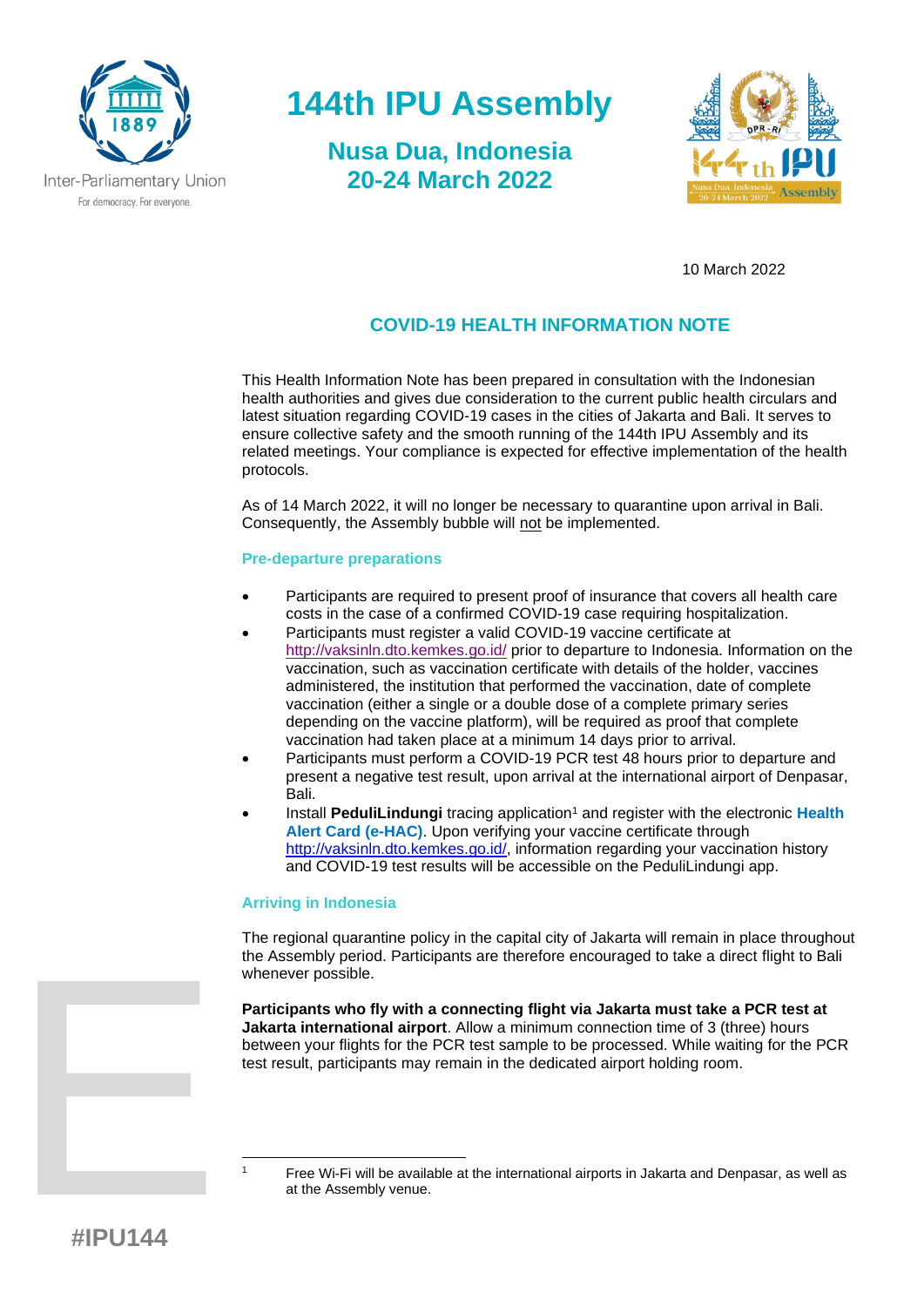However, those with longer stopovers and who wish to stay at a hotel at their own expense may do so and wait for the result at one of the designated hotels before continuing their flight to Bali. The designated hotels include **Anara Airport Hotel, Swiss-Belhotel Airport Jakarta** and **FM7 Resort Hotel**. Transport to and from the designated hotels shall be provided by the host organizing committee and no private transport services are allowed for this purpose. No further PCR test is required when participants arrive in Bali.

**Participants who arrive directly in Bali must take a PCR test at the international airport of Denpasar** and wait for the result in the dedicated holding room before the host organizing committee transfer them to their hotel.

The cost of PCR tests upon arrival in either Jakarta or Bali shall be covered by the host parliament.

Delegates who need a PCR test to return to their home countries may purchase one at their own expense. Appointments should be made in advance for the final PCR test, either at the COVID-19 testing centre or with a local health clinic in order to avoid delays in service delivery. A list of available clinics, which you may contact through the hotel receptionist, will be provided in due course.

#### **RULES AT THE ASSEMBLY VENUE AND SOCIAL EVENTS**

- Throughout the entire event, **rapid antigen tests will be performed every day** on all delegates before entering the Assembly venue. Tests are available for free at the COVID-19 testing site, and results will be available within 15 minutes.
- **Tests and test results are automatically added to the PeduliLindungi App** and will be sent to each delegate's mobile number, or by email if no mobile number is available. The results will also be uploaded to the chip in the delegate's Assembly ID badge.
- **Social distancing must be strictly observed in all meeting rooms during the Assembly.** When taking the floor, delegates are invited to do so from their seats.
- **It is mandatory to wear a face mask (covering nose and mouth)** at all times (only exceptions: when eating or drinking) on the Assembly premises, as well as on public transport and in stations and other enclosed public spaces.
- To avoid waiting times and allow a smooth start to the conferences, **participants are invited to take their first test on the day before their meetings start.** There will be a priority lane for Speakers of Parliament.
- If a **test result is positive**, the medical team will immediately take all necessary precautionary measures and ensure a prompt verification of the test. If the positive result is confirmed, those with mild symptoms will be isolated in one of the Assembly hotels, at their own expense, while delegates with moderate or severe symptoms will be admitted to a referral hospital to receive proper medical care at their own expense. A 10-day quarantine period is currently required after a positive test result.

#### **ACCESSING THE ASSEMBLY VENUE AND COVID-19 TESTING SITE**

Proceed to the **COVID-19 testing site** on the grounds of the BICC.

- Register for the test and wait in the dedicated waiting room to be called. (the IPU Secretariat has provided basic information from the online registration system to speed up the process).
- The testing procedure will last between 3 and 5 minutes and another 15 minutes in a dedicated waiting room until results are ready.
- There will be 24 testing stations including one **dedicated lane for Speakers of Parliament / parliamentary heads of delegation.**